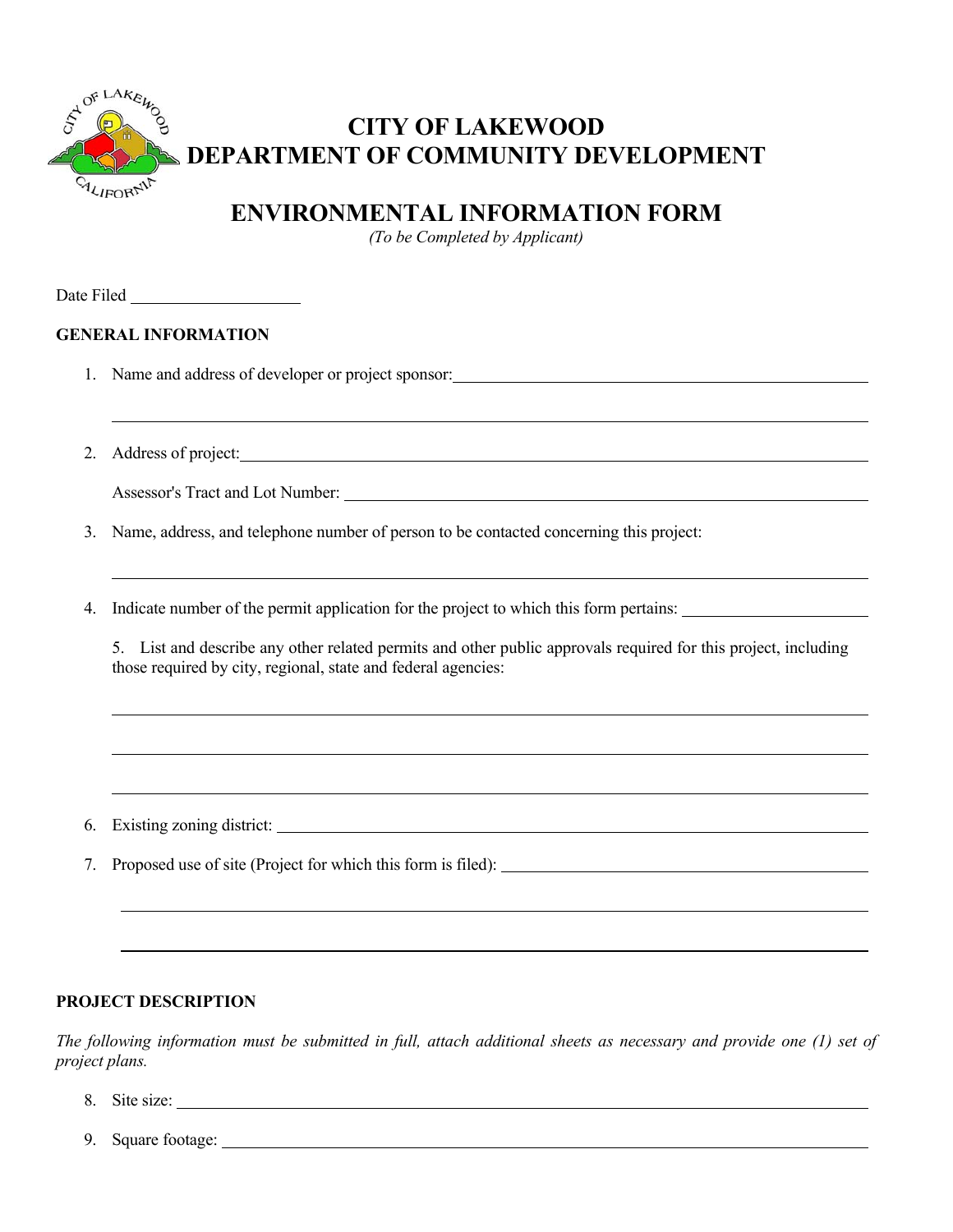| 12. Proposed scheduling: 12. Proposed scheduling:                                                                                                                                                                                   |
|-------------------------------------------------------------------------------------------------------------------------------------------------------------------------------------------------------------------------------------|
| ,我们也不会有什么。""我们的人,我们也不会有什么?""我们的人,我们也不会有什么?""我们的人,我们也不会有什么?""我们的人,我们也不会有什么?""我们的人                                                                                                                                                    |
| 13. Associated projects: <u>contained</u> and a series of the series of the series of the series of the series of the series of the series of the series of the series of the series of the series of the series of the series of t |
|                                                                                                                                                                                                                                     |
| ,我们也不会有什么。""我们的人,我们也不会有什么?""我们的人,我们也不会有什么?""我们的人,我们也不会有什么?""我们的人,我们也不会有什么?""我们的人<br>14. Anticipated incremental development: Manual Anticipated incremental development:                                                            |
| ,我们也不会有什么。""我们的人,我们也不会有什么?""我们的人,我们也不会有什么?""我们的人,我们也不会有什么?""我们的人,我们也不会有什么?""我们的人<br>,我们也不会有什么。""我们的人,我们也不会有什么?""我们的人,我们也不会有什么?""我们的人,我们也不会有什么?""我们的人,我们也不会有什么?""我们的人                                                                |
| 15. If residential, include the number of units, schedule of unit sizes, range of sale prices or rents, and type of<br>household size expected:                                                                                     |
|                                                                                                                                                                                                                                     |
| 16. If commercial, indicate the type, whether neighborhood, city or regionally-oriented, square footage of sales area,<br>and loading facilities.                                                                                   |
|                                                                                                                                                                                                                                     |
| 17. If industrial, indicate type, estimated employment per shift, and loading facilities.                                                                                                                                           |
|                                                                                                                                                                                                                                     |

 $\overline{a}$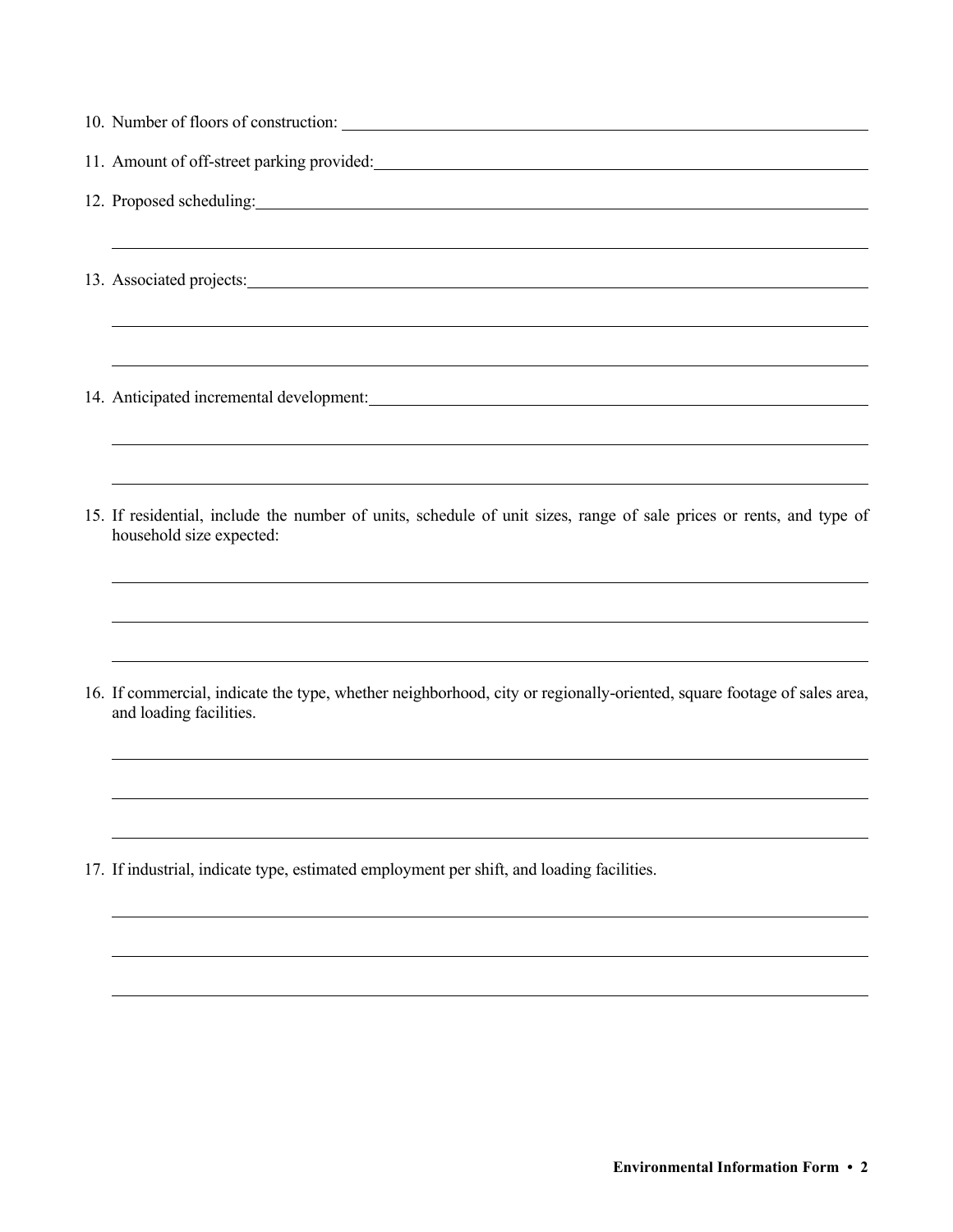18. If institutional, indicate the major function, estimated employment per shift, estimated occupancy, loading facilities, and community benefits to be derived from the project.

| 19. If the project involves a variance, conditional use or rezoning application, state this and indicate clearly why the<br>application is required. |
|------------------------------------------------------------------------------------------------------------------------------------------------------|
|                                                                                                                                                      |

*Are the following items applicable to the project or its effects? Discuss below all items checked yes (attach additional sheets as necessary).* 

|                                                                                                                             | Yes    | N <sub>0</sub> |
|-----------------------------------------------------------------------------------------------------------------------------|--------|----------------|
| 20. Change in existing features of any bays, tidelands, beaches, or hills, or substantial<br>alteration of ground contours. | □      | □              |
| 21. Change in scenic views or vistas from existing residential areas or public lands or roads.                              | □      | □              |
| 22. Change in pattern, scale or character of general area of project.                                                       | □      | $\Box$         |
| 23. Significant amounts of solid waste or litter.                                                                           | $\Box$ | □              |
| 24. Change in dust, ash, smoke, fumes or odors in vicinity.                                                                 | □      | □              |
| 25. Change in ocean, bay, lake, stream or ground water quality or quantity, or alteration<br>of existing drainage patterns. | $\Box$ | □              |
| 26. Substantial change in existing noise or vibration levels in the vicinity.                                               | $\Box$ | $\Box$         |
| 27. Site on filled land or on slope of 10 percent or more.                                                                  | $\Box$ | $\Box$         |
| 28. Use or disposal of potentially hazardous materials, such as toxic substances, flammables<br>or explosives.              | $\Box$ | $\Box$         |
| 29. Substantial change in demand for municipal services (police, fire, water, sewage, etc.).                                | □      | □              |
| 30. Substantially increase fossil fuel consumption (electricity, oil, natural gas, etc.).                                   | □      | □              |
| 31. Relationship to a larger project or series of projects.                                                                 |        | $\Box$         |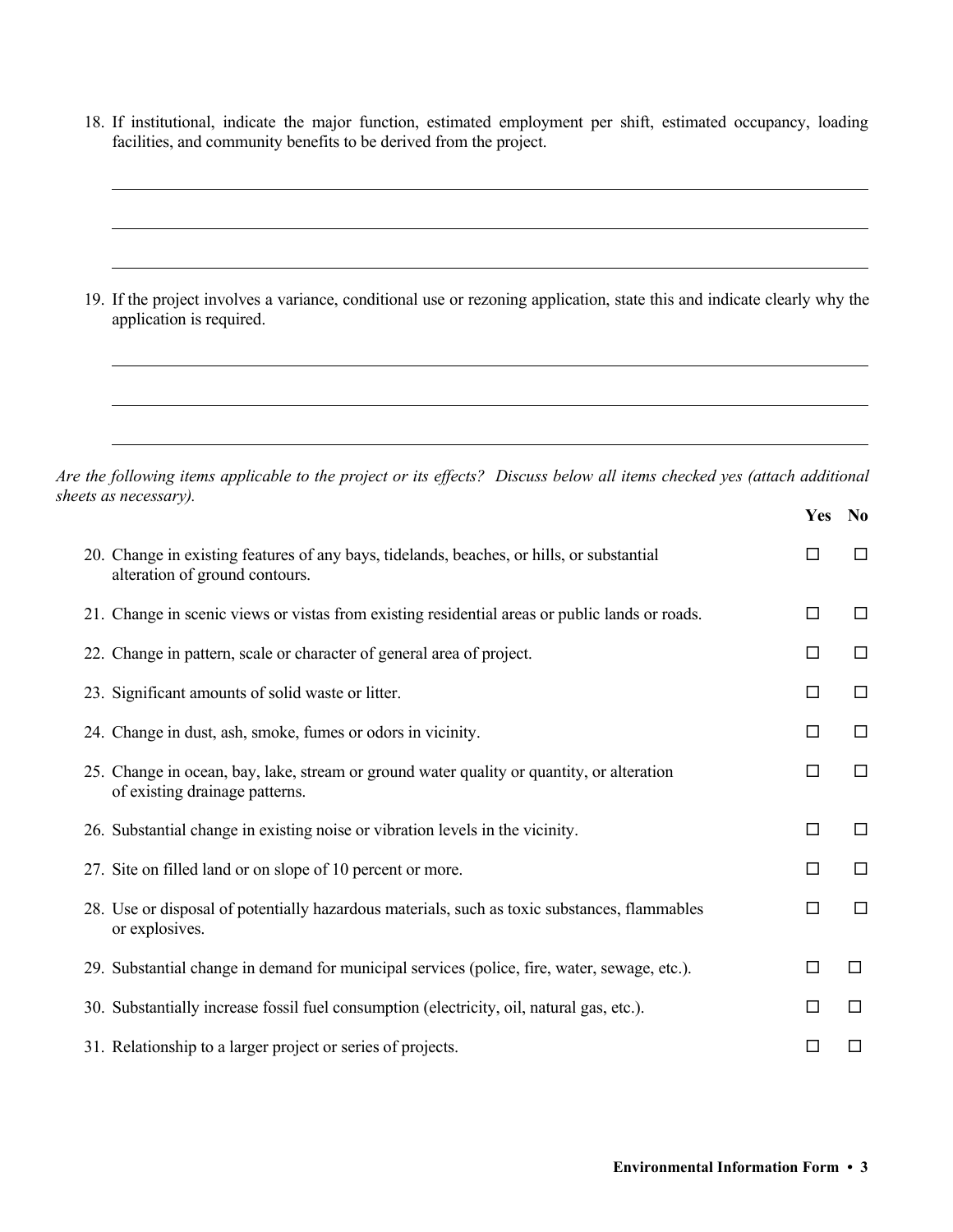#### **ENVIRONMENTAL SETTING**

 $\overline{a}$ 

 $\overline{a}$ 

 $\overline{a}$ 

 $\overline{a}$ 

 $\overline{a}$ 

 $\overline{a}$ 

 $\overline{a}$ 

 $\overline{a}$ 

32. Describe the project site as it exists before the project, including information on topography, soil stability, plants and animals, and any cultural, historical or scenic aspects. Describe any existing structures on the site, and the use of the structures. Attach photographs of the site. Snapshots or polaroid photos will be accepted.

33. Describe the surrounding properties, including information on plant and animals and any cultural, historical or scenic aspects. Indicate the type of land use (residential, commercial, etc.), intensity of land use (one-family, apartment houses, shops, department stores, etc.), and scale of development (height, frontage, setback, rear yard, etc.). Attach photographs of the vicinity. Snapshots or polaroid photos will be accepted.